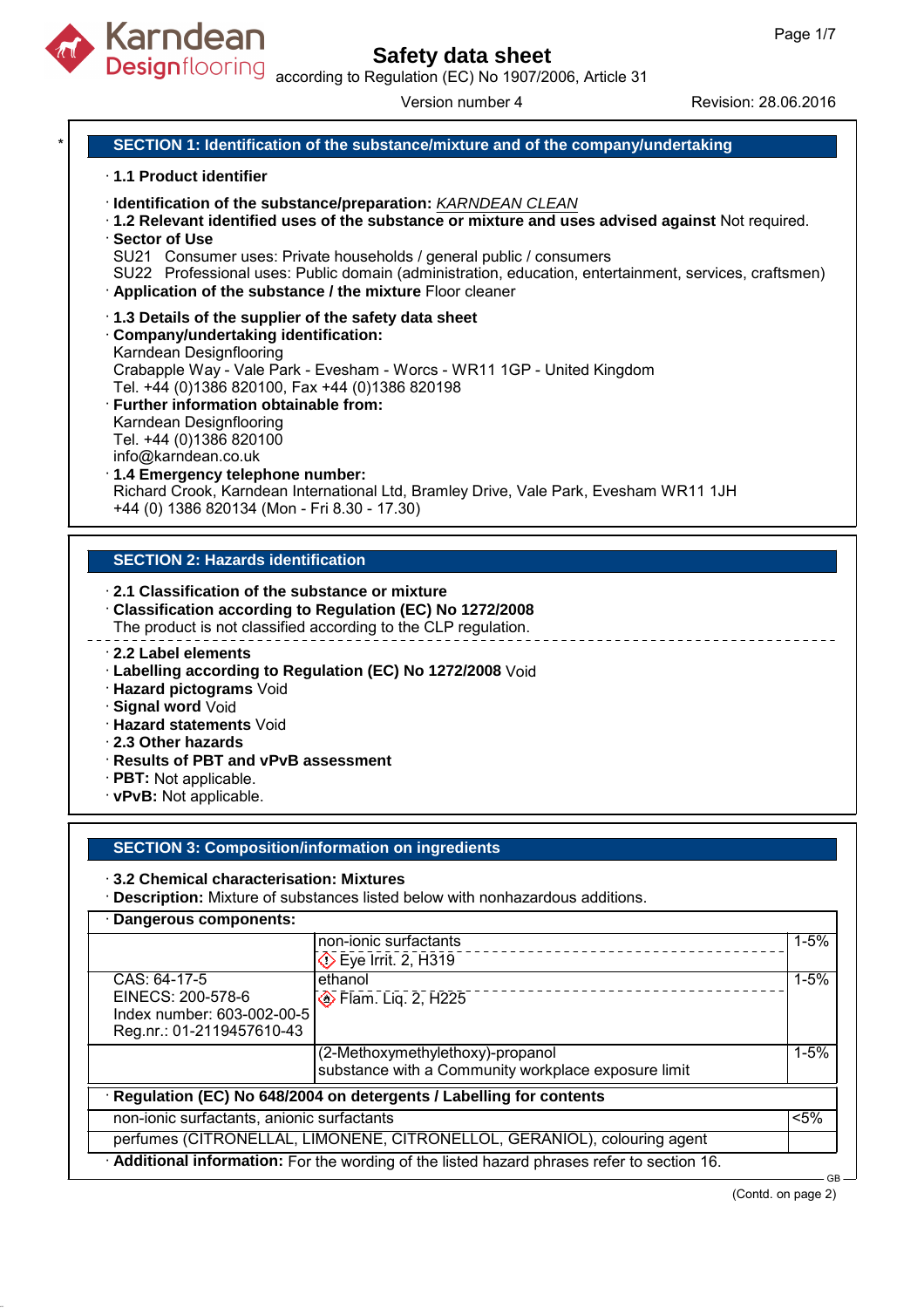

Designflooring according to Regulation (EC) No 1907/2006, Article 31

Version number 4 Revision: 28.06.2016

### **Identification of the substance/preparation:** KARNDEAN CLEAN

(Contd. of page 1)

### **SECTION 4: First aid measures**

- · **4.1 Description of first aid measures**
- · **General information:**

Immediately remove any clothing soiled by the product.

No special measures required.

- · **After inhalation:** No special measures required.
- · **After skin contact:** After each cleaning use treatment creams, for very dry skin greasy ointments.
- · **After eye contact:**
- Rinse opened eye for several minutes under running water. If symptoms persist, consult a doctor.
- · **After swallowing:** Rinse out mouth and then drink plenty of water.
- · **4.2 Most important symptoms and effects, both acute and delayed**
- No further relevant information available.
- · **4.3 Indication of any immediate medical attention and special treatment needed**

No further relevant information available.

#### **SECTION 5: Firefighting measures**

#### · **5.1 Extinguishing media**

- · **Suitable extinguishing agents:**
- CO2, powder or water spray. Fight larger fires with water spray or alcohol resistant foam.
- · **For safety reasons unsuitable extinguishing agents:** Not applicable.
- · **5.2 Special hazards arising from the substance or mixture** Danger of forming toxic pyrolysis products.
- · **5.3 Advice for firefighters**
- · **Protective equipment:** Do not inhale explosion gases or combustion gases.
- · **Additional information**

Dispose of fire debris and contaminated fire fighting water in accordance with official regulations.

### **SECTION 6: Accidental release measures**

- · **6.1 Personal precautions, protective equipment and emergency procedures** Avoid contact with the eyes and skin.
- Particular danger of slipping on leaked/spilled product.
- · **6.2 Environmental precautions:**
- Prevent from spreading (e.g. by damming-in or oil barriers).
- Dilute with plenty of water.
- Do not allow to enter sewers/ surface or ground water.
- · **6.3 Methods and material for containment and cleaning up:**
- Absorb with liquid-binding material (sand, diatomite, acid binders, universal binders, sawdust).
- · **6.4 Reference to other sections**
- See Section 7 for information on safe handling.
- See Section 8 for information on personal protection equipment.
- See Section 13 for disposal information.

### **SECTION 7: Handling and storage**

#### · **7.1 Precautions for safe handling**

Follow instructions on the label and in the Technical Product Information Sheet.

Avoid contact with the eyes and skin. Store in cool, dry place in tightly closed receptacles.

No special measures required.

## · **Information about fire - and explosion protection:**

No special precautions are necessary if used correctly.

(Contd. on page 3)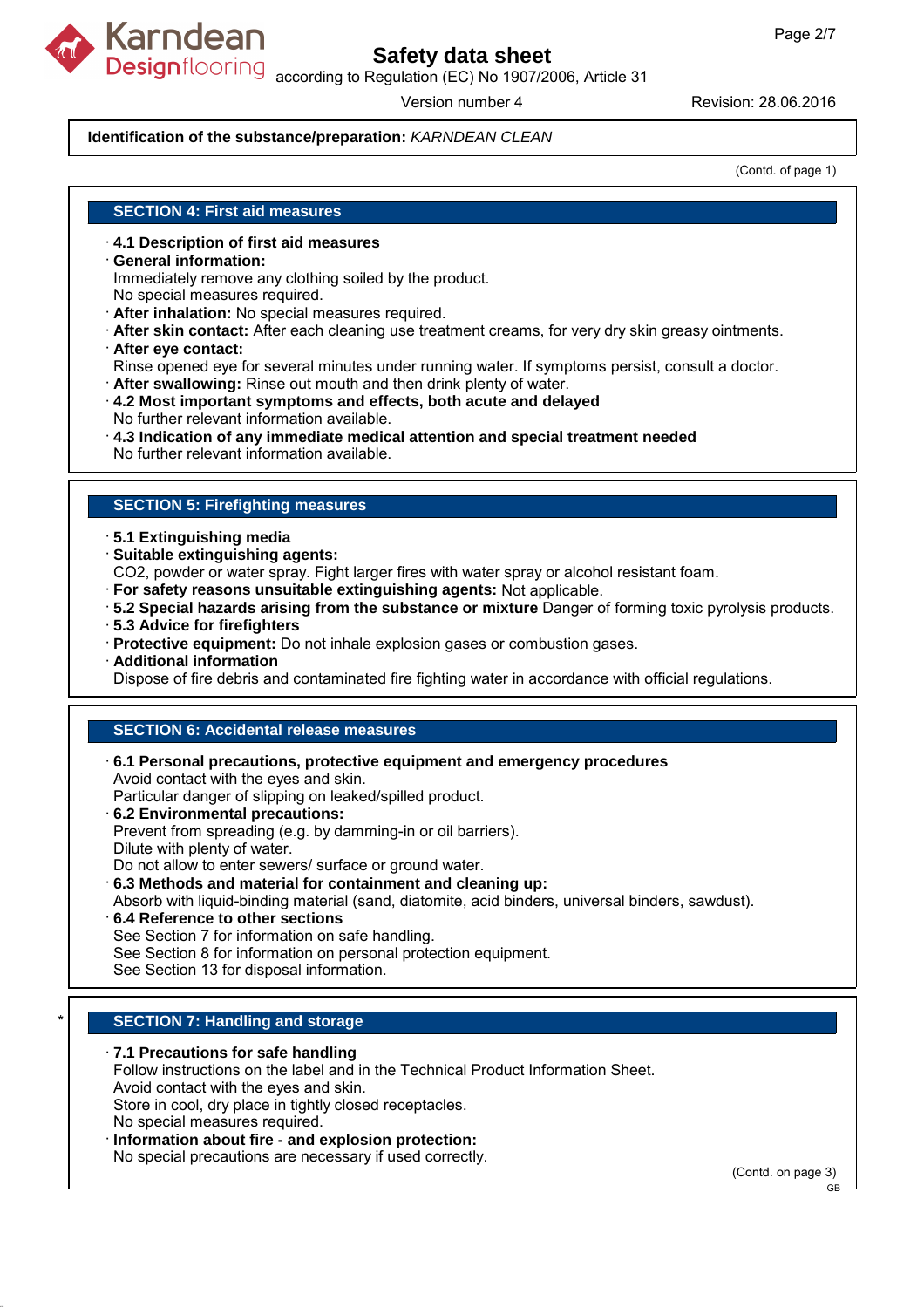

Designflooring according to Regulation (EC) No 1907/2006, Article 31

Version number 4 Revision: 28.06.2016

### **Identification of the substance/preparation:** KARNDEAN CLEAN

(Contd. of page 2)

- · **7.2 Conditions for safe storage, including any incompatibilities**
- · **Storage:**
- · **Requirements to be met by storerooms and receptacles:** Store only in the original receptacle.
- · **Information about storage in one common storage facility:** Store away from foodstuffs.
- · **Further information about storage conditions:**
- Store under lock and key and out of the reach of children.

Store receptacle in a well ventilated area.

· **7.3 Specific end use(s)** No further relevant information available.

### **SECTION 8: Exposure controls/personal protection**

- · **Additional information about design of technical facilities:** No further data; see item 7.
- · **8.1 Control parameters**
- · **Exposure limit values:**

#### **64-17-5 ethanol**

WEL Long-term value: 1920 mg/m<sup>3</sup>, 1000 ppm

#### **(2-Methoxymethylethoxy)-propanol**

- WEL Long-term value:  $308 \text{ mg/m}^3$ , 50 ppm Sk
- 
- · **DNELs** No further relevant information available.
- · **PNECs** No further relevant information available.
- · **Additional information:** The lists valid during the making were used as basis.

#### · **8.2 Exposure controls**

- · **Occupational exposure controls:**
- · **General protective and hygienic measures:**
- Be sure to clean skin thoroughly after work and before breaks.

Use skin protection cream for skin protection.

· **Respiratory protection:** Not required.

#### · **Protection of hands:**

Avoid direct contact with the chemical/ the product/ the preparation by organisational measures. To avoid skin problems reduce the wearing of gloves to the required minimum.

The glove material has to be impermeable and resistant to the product/ the substance/ the preparation. Due to missing tests no recommendation to the glove material can be given for the product/ the preparation/ the chemical mixture.

Selection of the glove material on consideration of the penetration times, rates of diffusion and the degradation

#### · **Material of gloves**

Butyl rubber, BR

The selection of the suitable gloves does not only depend on the material, but also on further marks of quality and varies from manufacturer to manufacturer. As the product is a preparation of several substances, the resistance of the glove material can not be calculated in advance and has therefore to be checked prior to the application.

#### · **Penetration time of glove material**

The exact break trough time has to be found out by the manufacturer of the protective gloves and has to be observed.

· **Eye protection:**

Where there is a danger of the eyes coming into contact with splashes of liquid (i.e. when refilling larger quantities), safety goggles according to EN 166 (i.e. goggles with side shields) are recommended.

#### · **Body protection:** Not required.

Light weight protective clothing

(Contd. on page 4) GB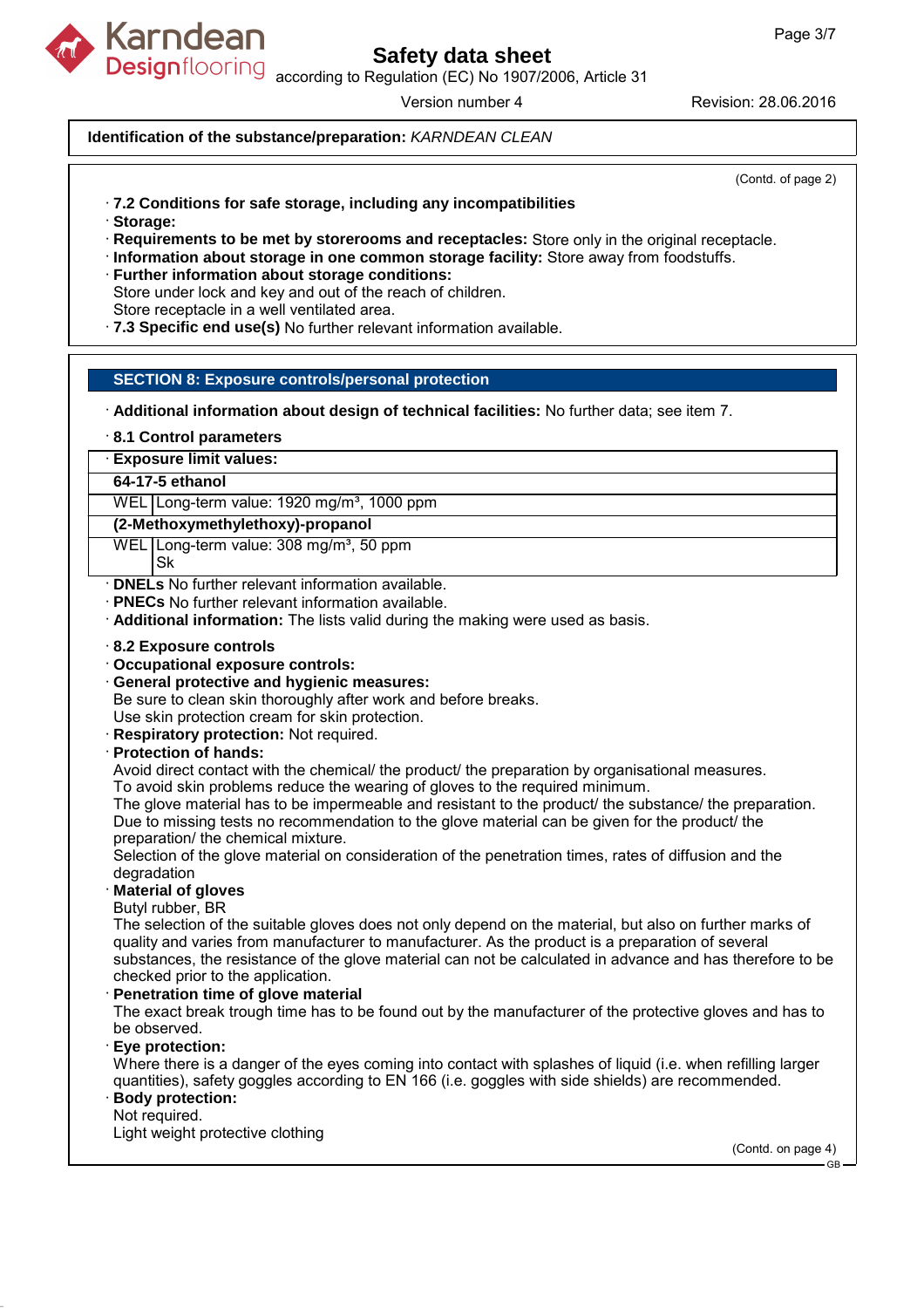

according to Regulation (EC) No 1907/2006, Article 31

Version number 4 Revision: 28.06.2016

## **Identification of the substance/preparation:** KARNDEAN CLEAN

· **Limitation and supervision of exposure into the environment** Follow instructions for use, dosage and waste disposal.

| <b>SECTION 9: Physical and chemical properties</b>     |                                                           |  |  |  |
|--------------------------------------------------------|-----------------------------------------------------------|--|--|--|
| <b>General Information</b>                             | 9.1 Information on basic physical and chemical properties |  |  |  |
| · Appearance:                                          |                                                           |  |  |  |
| Form:                                                  | Fluid                                                     |  |  |  |
| Colour:                                                | Yellow                                                    |  |  |  |
| Odour:                                                 | Pleasant                                                  |  |  |  |
| Odour threshold:                                       | Not determined.                                           |  |  |  |
| · pH-value at 20 °C:                                   | 9,5                                                       |  |  |  |
| Change in condition                                    |                                                           |  |  |  |
| <b>Melting point/freezing point:</b>                   | Undetermined.                                             |  |  |  |
| Initial boiling point and boiling range: Undetermined. |                                                           |  |  |  |
| · Flash point:                                         | 65 °C (Seta Flash Closed Cup)                             |  |  |  |
| · Flammability (solid, gas):                           | Undetermined.                                             |  |  |  |
| Decomposition temperature:                             | Not determined.                                           |  |  |  |
| Auto-ignition temperature:                             | Product is not selfigniting.                              |  |  |  |
| <b>Explosive properties:</b>                           | Product does not present an explosion hazard.             |  |  |  |
| <b>Explosion limits:</b>                               |                                                           |  |  |  |
| Lower:                                                 | Not determined.                                           |  |  |  |
| Upper:                                                 | Not determined.                                           |  |  |  |
| Vapour pressure at 20 °C:                              | 23 hPa                                                    |  |  |  |
| Density at 20 °C:                                      | $1,004$ g/cm <sup>3</sup>                                 |  |  |  |
| · Relative density                                     | Not determined.                                           |  |  |  |
| · Vapour density                                       | Not determined.                                           |  |  |  |
| <b>Evaporation rate</b>                                | Not determined.                                           |  |  |  |
| Solubility in / Miscibility with                       |                                                           |  |  |  |
| water:                                                 | Fully miscible.                                           |  |  |  |
| · Partition coefficient: n-octanol/water:              | Not determined.                                           |  |  |  |
| · Viscosity:                                           |                                                           |  |  |  |
| Dynamic at 20 °C:                                      | 350 mPas                                                  |  |  |  |
| Kinematic:                                             | Not determined.                                           |  |  |  |
| $\cdot$ Solvent content:                               |                                                           |  |  |  |
| <b>Organic solvents:</b>                               | 7,0 %                                                     |  |  |  |
| 9.2 Other information                                  | No further relevant information available.                |  |  |  |

## **SECTION 10: Stability and reactivity**

· **10.1 Reactivity** see section "Possibility of hazardous reactions".

· **10.2 Chemical stability** No information available.

· **Conditions to avoid:** No decomposition if used and stored according to specifications.

· **10.3 Possibility of hazardous reactions** No dangerous reactions known.

· **10.4 Conditions to avoid** No further relevant information available.

· **10.5 Incompatible materials:** No dangerous reactions known.

(Contd. on page 5)

(Contd. of page 3)

GB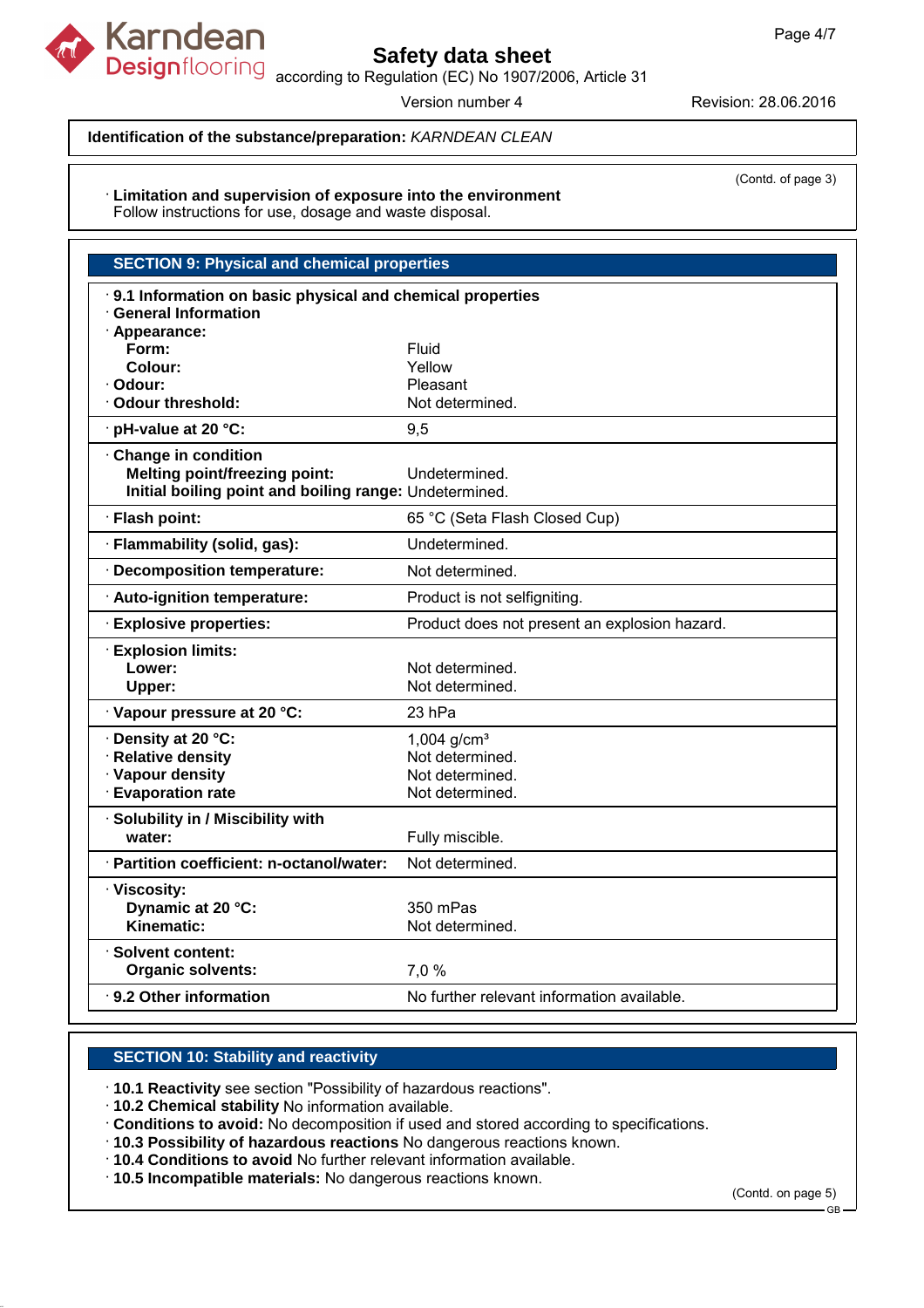

Designflooring according to Regulation (EC) No 1907/2006, Article 31

Version number 4 Revision: 28.06.2016

## **Identification of the substance/preparation:** KARNDEAN CLEAN

(Contd. of page 4)

· **10.6 Hazardous decomposition products:** Danger of forming toxic pyrolysis products.

## **SECTION 11: Toxicological information**

· **11.1 Information on toxicological effects**

- · **Acute toxicity** Based on available data, the classification criteria are not met.
- · **Primary irritant effect:**
- · **Skin corrosion/irritation** No data available.
- · **Serious eye damage/irritation** Based on available data, the classification criteria are not met.
- · **Respiratory or skin sensitisation** Based on available data, the classification criteria are not met.
- · **Repeated dose toxicity** Undetermined.
- · **CMR effects (carcinogenity, mutagenicity and toxicity for reproduction)** Undetermined.
- · **Germ cell mutagenicity** Based on available data, the classification criteria are not met.
- · **Carcinogenicity** Based on available data, the classification criteria are not met.
- · **Reproductive toxicity** Based on available data, the classification criteria are not met.
- · **STOT-single exposure** Based on available data, the classification criteria are not met.
- · **STOT-repeated exposure** Based on available data, the classification criteria are not met.
- · **Aspiration hazard** Based on available data, the classification criteria are not met.

## **SECTION 12: Ecological information**

- · **12.1 Toxicity**
- · **Aquatic toxicity:** No further relevant information available.
- · **12.2 Persistence and degradability**

The surfactants contained in the product correspond to the legislation on the environmental compatibility of detergents and are biodegradable.

The solvent is biodegradable.

- · **12.3 Bioaccumulative potential** Undetermined.
- · **12.4 Mobility in soil** No further relevant information available.
- · **Ecotoxical effects:**
- · **Behaviour in sewage processing plants:**

Technically correct releases of minimal concentrations to adapted biological sewage plants, will not disturb the biodegradability of activated sludge. Before allowing large quantities to be fed into sewage plants, obtain the approval of the responsible authorities.

- · **Additional ecological information:**
- · **General notes:**

Water hazard class 1 (German Regulation) (Self-assessment): slightly hazardous for water Do not allow to reach ground water/water course. Do not allow undiluted product or large quantities of it to reach sewage system.

- · **12.5 Results of PBT and vPvB assessment**
- · **PBT:** Not applicable.
- · **vPvB:** Not applicable.
- · **12.6 Other adverse effects** No further relevant information available.

#### **SECTION 13: Disposal considerations**

#### · **13.1 Waste treatment methods**

#### · **Recommendation**

Small amounts may be diluted with plenty of water and washed away. Dispose of bigger amounts in accordance with Local Authority requirements.

### · **European waste catalogue**

|  | 20 01 29* detergents containing hazardous substances |                          |
|--|------------------------------------------------------|--------------------------|
|  | 07 06 01* aqueous washing liquids and mother liquors |                          |
|  |                                                      | $(C_{n}$ ntd on nage $6$ |

(Contd. on page 6)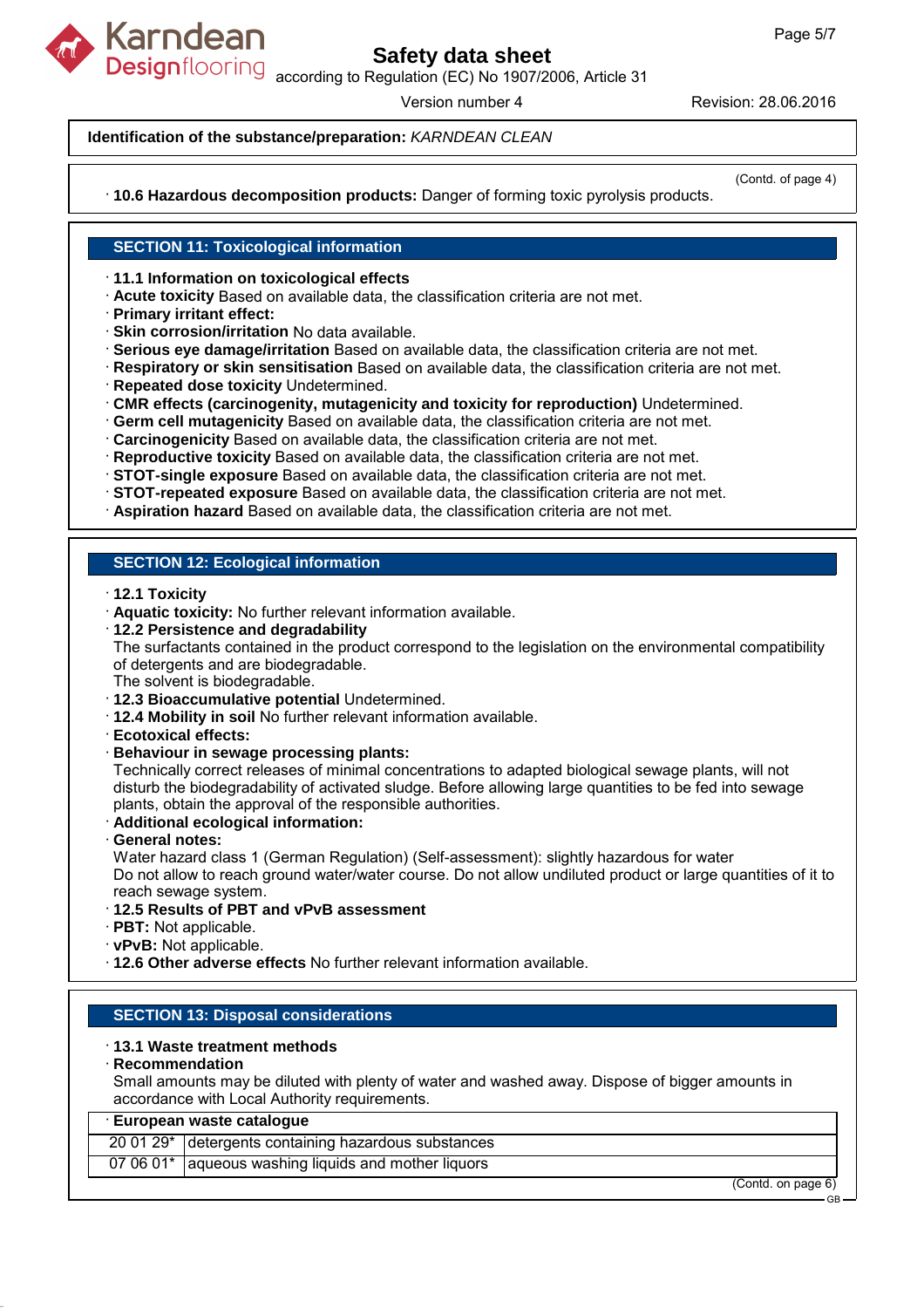

Designflooring according to Regulation (EC) No 1907/2006, Article 31

Version number 4 Revision: 28.06.2016

#### **Identification of the substance/preparation:** KARNDEAN CLEAN

(Contd. of page 5)

#### · **Uncleaned packaging:**

· **Recommendation:**

Empty contaminated packagings thoroughly. They may be recycled after thorough and proper cleaning. Packagings that may not be cleansed are to be disposed of in the same manner as the product.

· **Recommended cleansing agents:** Water, if necessary together with cleansing agents.

| <b>SECTION 14: Transport information</b>                                          |                 |
|-----------------------------------------------------------------------------------|-----------------|
| · 14.1 UN-Number<br>· ADR, ADN, IMDG, IATA                                        | Void            |
| 14.2 UN proper shipping name<br>· ADR, ADN, IMDG, IATA                            | Void            |
| 14.3 Transport hazard class(es)                                                   |                 |
| · ADR, ADN, IMDG, IATA<br>∴Class                                                  | Void            |
| 14.4 Packing group<br>· ADR, IMDG, IATA                                           | Void            |
| 14.5 Environmental hazards:<br>· Marine pollutant:                                | No              |
| 14.6 Special precautions for user                                                 | Not applicable. |
| 14.7 Transport in bulk according to Annex II of<br><b>Marpol and the IBC Code</b> | Not applicable. |
| · UN "Model Regulation":                                                          | Void            |

#### **SECTION 15: Regulatory information**

· **15.1 Safety, health and environmental regulations/legislation specific for the substance or mixture**

- · **Directive 2012/18/EU**
- · **Named dangerous substances ANNEX I** None of the ingredients is listed.
- · **National regulations:**
- · **Other regulations, limitations and prohibitive regulations**

Other regulations (EC): Regulation (EC) No 648/2004

· **15.2 Chemical safety assessment:** A Chemical Safety Assessment has not been carried out.

#### **SECTION 16: Other information**

This information is based on our present knowledge. However, this shall not constitute a guarantee for any specific product features and shall not establish a legally valid contractual relationship.

· **Relevant phrases**

H225 Highly flammable liquid and vapour.

H319 Causes serious eye irritation.

· **Training hints** ---

- · **Recommended restriction of use** ---
- · **Contact:** Dr. Reindl
- · **Abbreviations and acronyms:**

RID: Règlement international concernant le transport des marchandises dangereuses par chemin de fer (Regulations Concerning the International Transport of Dangerous Goods by Rail)

(Contd. on page 7)

GB